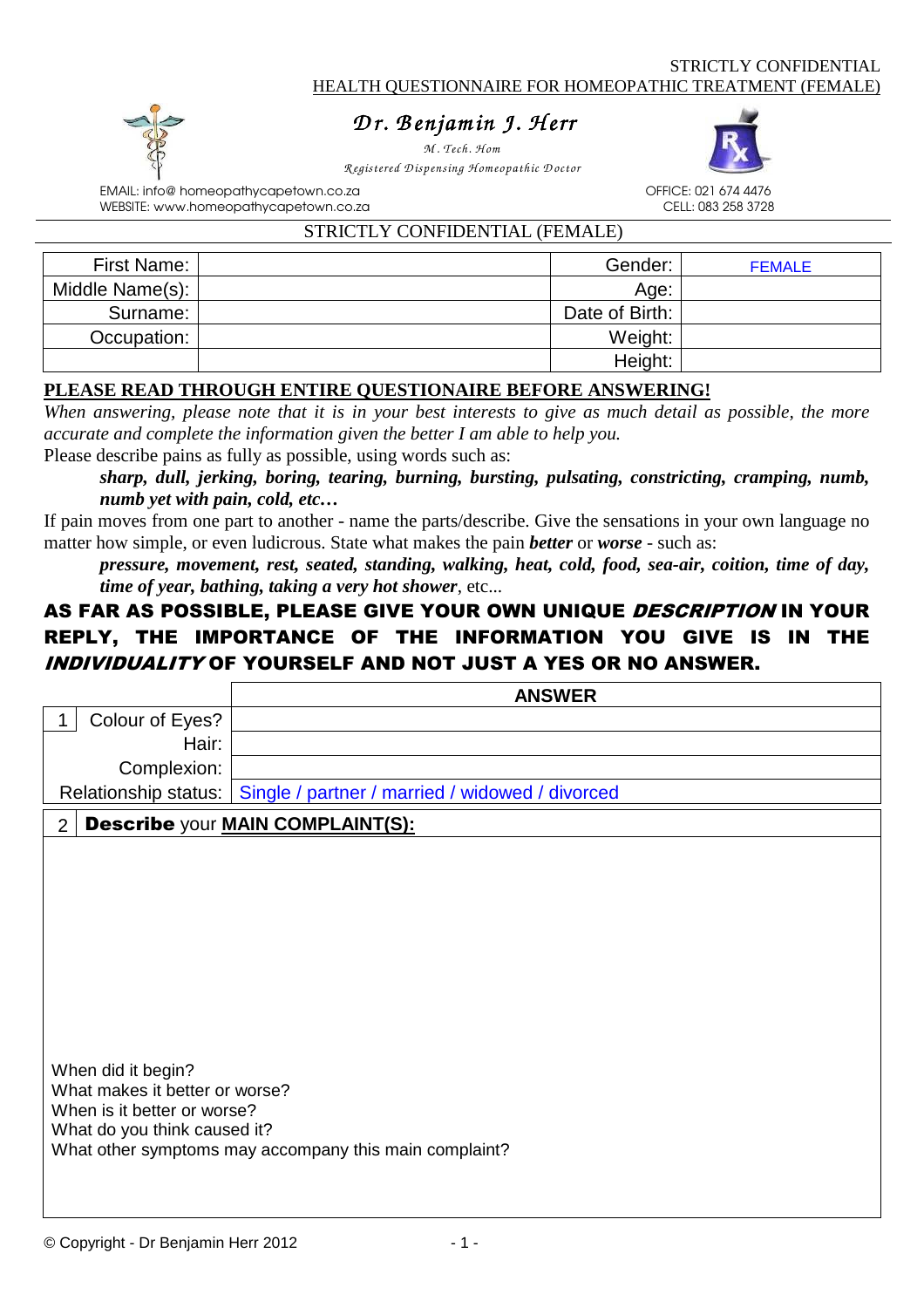# STRICTLY CONFIDENTIAL<br>IIC TREATMENT (FEMALE)

| HEALTH QUESTIONNAIRE FOR HOMEOPATHIC TREATMENT (FEMALE) |
|---------------------------------------------------------|
|---------------------------------------------------------|

|                                                                                                                                                                                                                                                                                                 | 3   <b>HEAD:</b> Describe pain and give their<br>location - on top, back, front or side, etc.                                    |  |  |                                                                                                             |
|-------------------------------------------------------------------------------------------------------------------------------------------------------------------------------------------------------------------------------------------------------------------------------------------------|----------------------------------------------------------------------------------------------------------------------------------|--|--|-------------------------------------------------------------------------------------------------------------|
| 4                                                                                                                                                                                                                                                                                               | <b>EYES:</b> Describe pain, defect of vision,<br>defect of eye or any troubles, etc.                                             |  |  |                                                                                                             |
| 5                                                                                                                                                                                                                                                                                               | <b>NOSE:</b> Describe catarrh, colour,<br>watery, thick, plugs, burning, sneezing,<br>allergies, any sinus pain / blockage, etc. |  |  |                                                                                                             |
| 6                                                                                                                                                                                                                                                                                               | <b>EARS:</b> Describe pains, deafness,<br>noises, itching, discharge, etc.                                                       |  |  |                                                                                                             |
| <b>MOUTH:</b> Describe condition of<br>$\overline{7}$<br>teeth, colour of tongue, peculiar taste?<br>Tonsils/Lips, DESCRIBE:                                                                                                                                                                    |                                                                                                                                  |  |  |                                                                                                             |
| Are you thirsty?                                                                                                                                                                                                                                                                                |                                                                                                                                  |  |  |                                                                                                             |
|                                                                                                                                                                                                                                                                                                 | Do you crave anything to drink? What?                                                                                            |  |  |                                                                                                             |
|                                                                                                                                                                                                                                                                                                 | What temperature do you like it? e.g. ice cold                                                                                   |  |  |                                                                                                             |
|                                                                                                                                                                                                                                                                                                 | How much cold liquid per day do you drink?                                                                                       |  |  |                                                                                                             |
|                                                                                                                                                                                                                                                                                                 | How much hot liquid per day do you drink?                                                                                        |  |  | How much sugar per cup?                                                                                     |
| 8<br><b>THROAT:</b> Any difficulty swallowing,<br>pain, on left or right side, better or worse<br>when swallowing liquids / food?                                                                                                                                                               |                                                                                                                                  |  |  |                                                                                                             |
| 9<br><b>CHEST:</b> Describe pain,<br>palpitation, breathlessness,<br>sensations, cough, sputum, need<br>for open windows, asthma? What<br>make it better / worse? Any<br>change through the day / night?                                                                                        |                                                                                                                                  |  |  |                                                                                                             |
| <b>STOMACH:</b> Describe pains,<br>10 <sup>1</sup><br>nausea, vomiting, flatulence, etc<br>Foods you crave:<br>Foods that disagree:<br>Are symptoms better/worse after<br>eating? How long after?                                                                                               |                                                                                                                                  |  |  |                                                                                                             |
| 11                                                                                                                                                                                                                                                                                              |                                                                                                                                  |  |  | <b>DIET:</b> Please describe you last 24 hours meals in detail. (What, how much, how it was prepared, etc.) |
| Breakfast:                                                                                                                                                                                                                                                                                      |                                                                                                                                  |  |  |                                                                                                             |
| Snack:                                                                                                                                                                                                                                                                                          |                                                                                                                                  |  |  |                                                                                                             |
| Lunch:                                                                                                                                                                                                                                                                                          |                                                                                                                                  |  |  |                                                                                                             |
| Snack:                                                                                                                                                                                                                                                                                          |                                                                                                                                  |  |  |                                                                                                             |
| Dinner:                                                                                                                                                                                                                                                                                         |                                                                                                                                  |  |  |                                                                                                             |
| 12 <b>STOOLS:</b> How frequently do you pass a stool?<br>Describe if: hard/watery/mixed with blood/mucus/<br>fat/undigested food, etc. colour, unusual smell?<br>Describe constipation / laxatives use<br>Do piles bleed or protrude? Any discharge?<br>Is there pain/itch, skin raw, inflamed? |                                                                                                                                  |  |  |                                                                                                             |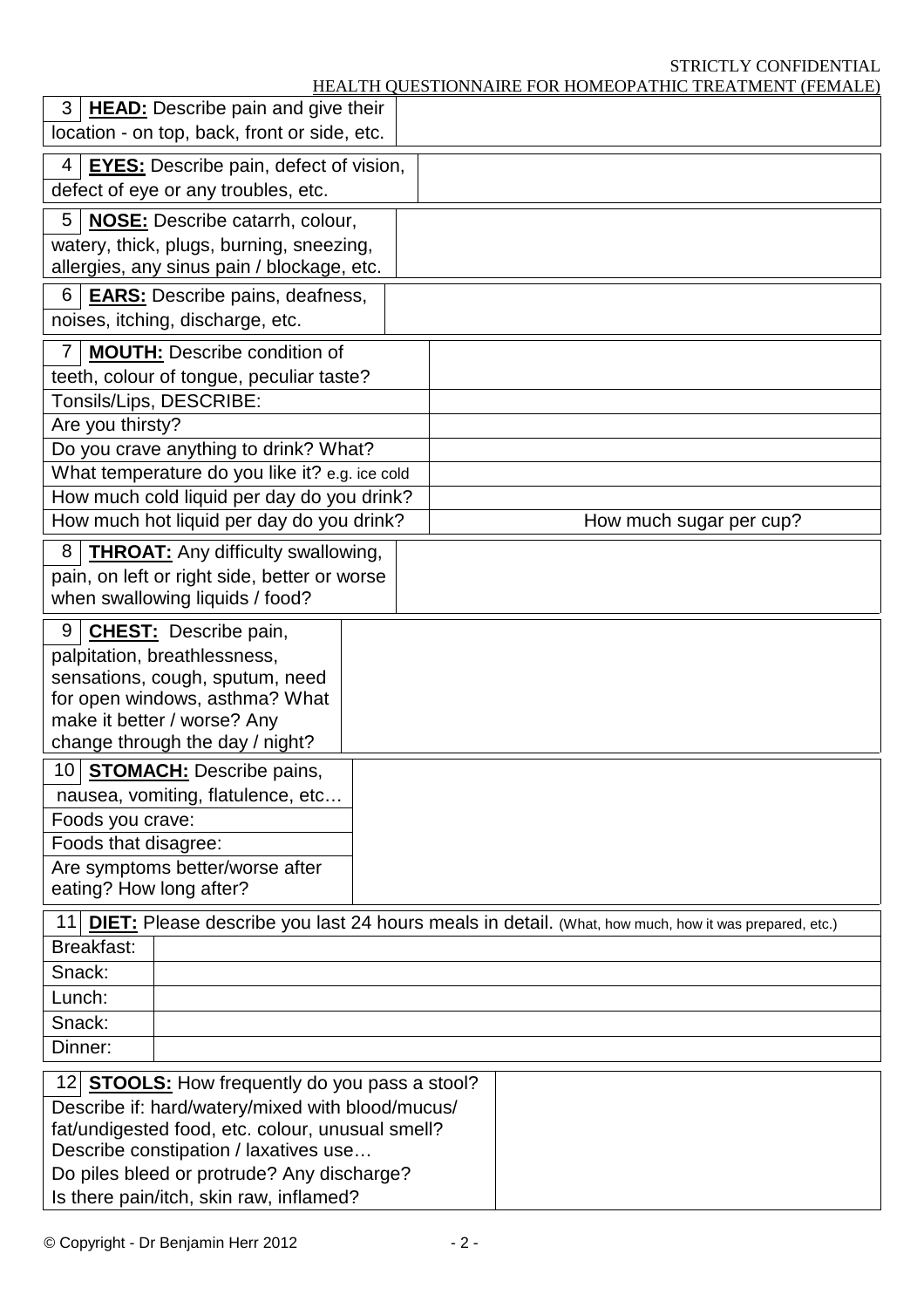#### STRICTLY CONFIDENTIAL

HEALTH QUESTIONNAIRE FOR HOMEOPATHIC TREATMENT (FEMALE)

| 13 URINE: If painful, burning, frequent,                                             |     |
|--------------------------------------------------------------------------------------|-----|
| involuntary/difficult. If there is pressure,                                         |     |
| sediment, odour, retention - give colour.                                            |     |
| Do you go at night? What time/s?                                                     |     |
| 14 FEMALE GENITALIA:                                                                 |     |
| Describe any pain, itch, discharge,                                                  |     |
| swelling, skin eruptions etc.                                                        |     |
| How would you describe your sex drive?                                               |     |
| History of illness in this area:                                                     |     |
| <b>MENSTRUATION:</b> Contraceptive use?                                              |     |
| State number of days between period.                                                 |     |
| How many days duration?                                                              |     |
| Is the discharge - scanty, profuse,                                                  |     |
| flooding, bright red, dark, black,                                                   |     |
| clotted, membranous?                                                                 |     |
| Is there pain, tension, headache, breast                                             |     |
| changes or trouble, backache before/<br>during/after a period? DESCRIBE              |     |
|                                                                                      |     |
| Is there any discharge between periods?<br>If so, describe colour/odour/amount, etc. |     |
| Does it burn the skin?                                                               |     |
| Is there downward pressure?                                                          |     |
| State if there has been sterility,                                                   |     |
| miscarriage, pregnancy or operation.                                                 |     |
| Have you gone through menopause?                                                     |     |
| If so, are you adjusted to the 'Change'?                                             |     |
| How long has any condition existed                                                   |     |
| and what treatments have you had?                                                    |     |
| 15 BACK: Position of pain in shoulder, back,                                         |     |
| waist, seat or spine, better or worse for?                                           |     |
| 16 LIMBS: If pain, is it in: muscle, nerve,                                          |     |
| joint or skin & exact location - better/worse                                        |     |
| for movement/rubbing/weather changes etc.                                            |     |
| 17 SKIN: If rough, itching, burning, dry or                                          |     |
| moist. Describe any strange sensations,                                              |     |
| eruption, rashes, inflammation, odour or                                             |     |
| peeling. State parts affected.                                                       |     |
| 18 PERSPIRATION: Do you - at all?                                                    |     |
| If so, where do you start perspiring from?                                           |     |
| And when exactly? Does it smell? A lot?                                              |     |
| Does it discolour clothing? What colour?                                             |     |
| <b>GENERAL:</b> Do you feel better:<br>19                                            |     |
| Indoors or outdoors?                                                                 |     |
| In cool air or a warm room?                                                          |     |
| When resting or moving about?                                                        | PTO |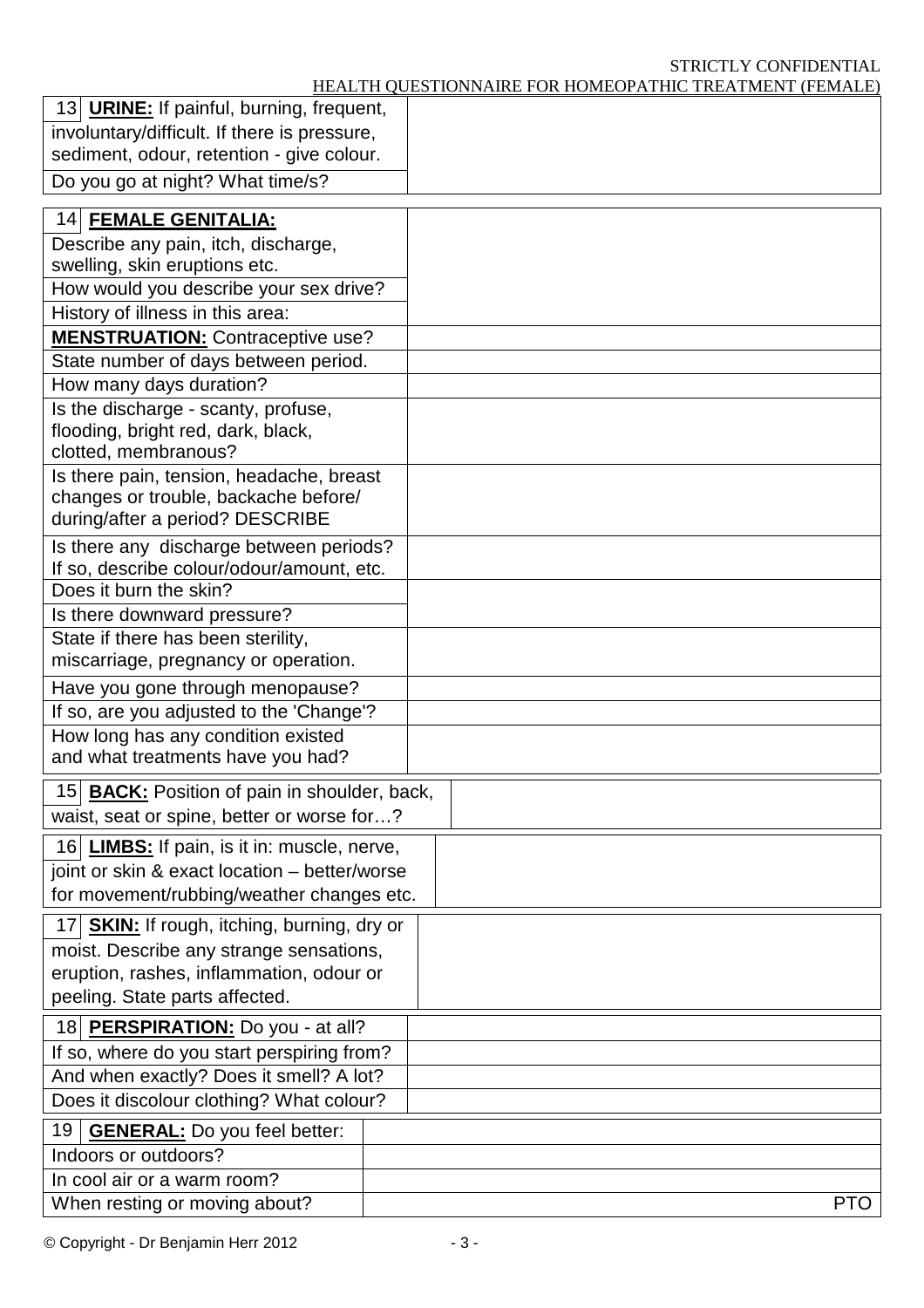## STRICTLY CONFIDENTIAL

HEALTH QUESTIONNAIRE FOR HOMEOPATHIC TREATMENT (FEMALE)

|                                                                               | HEALTH QUESTIONNAIRE FOR HOMEOPATHIC TREATMENT (FEMALE)                                           |
|-------------------------------------------------------------------------------|---------------------------------------------------------------------------------------------------|
| 19 At night or during the day? What time?                                     |                                                                                                   |
| In Summer/Autumn/Winter/Spring?                                               |                                                                                                   |
| When hot/cold? Wet/dry weather?                                               |                                                                                                   |
| At the seaside or inland/mountains?                                           |                                                                                                   |
| Describe your weekly physical exercise.                                       |                                                                                                   |
| 20 SLEEP: If restless, disturbed.                                             |                                                                                                   |
| When you waken - what time/s?                                                 |                                                                                                   |
| What wakens you? Is it pain, worry,                                           |                                                                                                   |
| emotion, excitement, dreams?                                                  |                                                                                                   |
| Are your troubles better or worse                                             |                                                                                                   |
| at night?                                                                     |                                                                                                   |
| What position do you sleep in?                                                |                                                                                                   |
| What do you dream about?                                                      |                                                                                                   |
| 21                                                                            | <b>MENTAL SYMPTOMS:</b> The symptoms of the Mind and Disposition ARE MOST IMPORTANT and should be |
| carefully considered and reported. Give this section your particular thought. |                                                                                                   |
| How would you describe yourself?                                              |                                                                                                   |
|                                                                               |                                                                                                   |
|                                                                               |                                                                                                   |
|                                                                               |                                                                                                   |
| Describe your hopes, dreams, desires                                          |                                                                                                   |
| and fears:                                                                    |                                                                                                   |
|                                                                               |                                                                                                   |
|                                                                               |                                                                                                   |
|                                                                               |                                                                                                   |
| What do you spend most of your time<br>thinking about / to what do your       |                                                                                                   |
| thoughts tend to gravitate around?                                            |                                                                                                   |
| What is your favourite activity?                                              |                                                                                                   |
| What is the most important aspect of                                          |                                                                                                   |
| your life and why?                                                            |                                                                                                   |
| Describe 5 positive characteristics                                           |                                                                                                   |
| AND 5 negative characteristics about                                          |                                                                                                   |
| yourself:                                                                     |                                                                                                   |
|                                                                               |                                                                                                   |
|                                                                               |                                                                                                   |
|                                                                               |                                                                                                   |
| If you could change one thing about<br>yourself what would that be and why?   |                                                                                                   |
|                                                                               |                                                                                                   |
| What traits do you like the least in                                          |                                                                                                   |
| others?                                                                       |                                                                                                   |
|                                                                               |                                                                                                   |
| Are there any observations that others                                        |                                                                                                   |
| close to you have commented on                                                |                                                                                                   |
| about you?<br>How would you describe your                                     |                                                                                                   |
| emotional state?                                                              |                                                                                                   |
| What is your religious belief?                                                |                                                                                                   |
| What role does this play in your life?                                        |                                                                                                   |
|                                                                               |                                                                                                   |